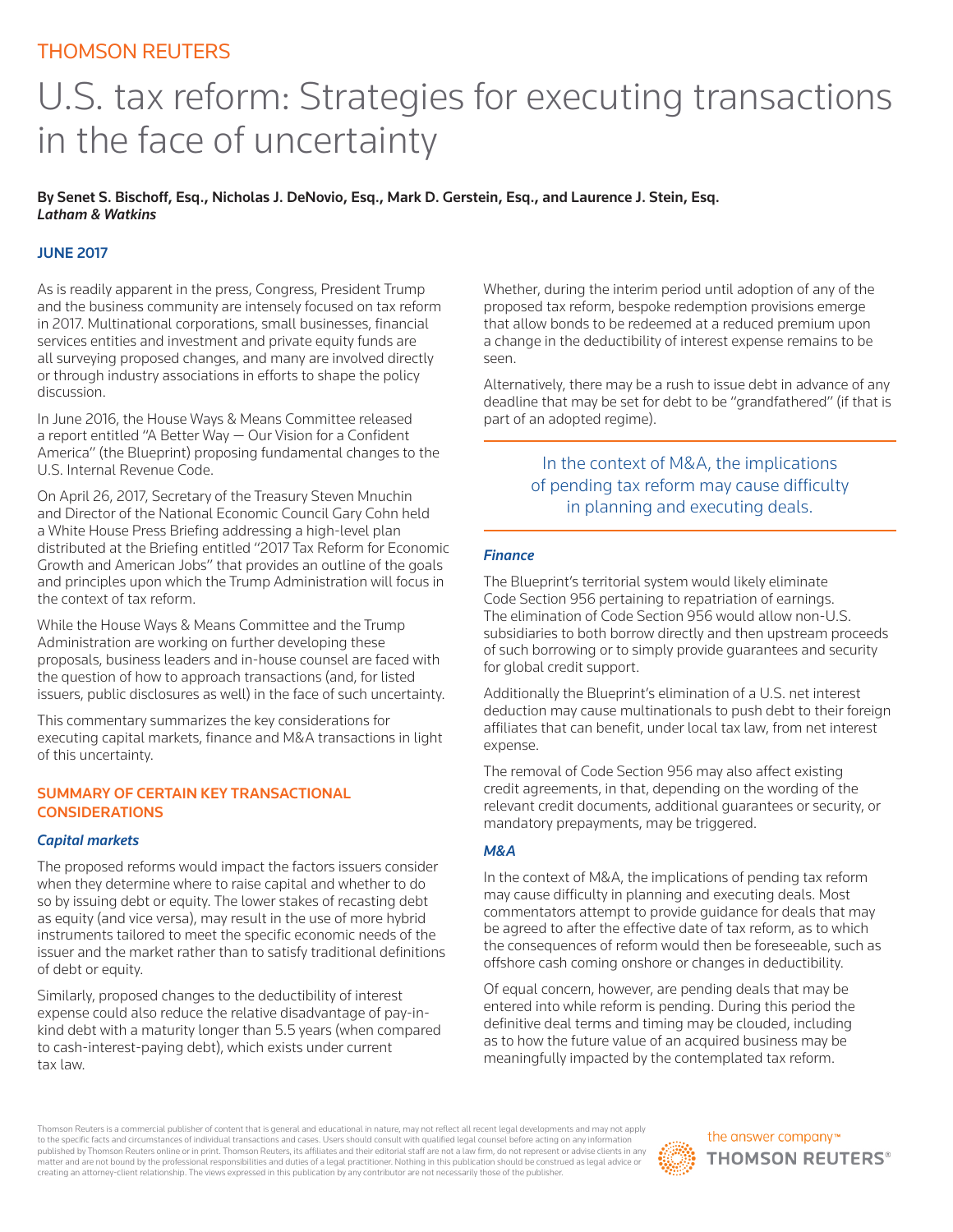The issues to be considered for M&A transactions taking place during this interim period are outlined below.

### *Tax attributes*

A target's tax attributes can have substantial implications for value and deal structure. Net operating losses, for example, are often used by the acquirer to shelter income. The value of that use is often reflected in the purchase price.

If lower tax rates are implemented, that attribute has less value to the buyer and, as a consequence, will receive less consideration in the value of the purchase price.

Conversely, the Blueprint preserves and enhances the notional value of net operating losses which could potentially compensate for any diminished value associated with lower tax rates.

Changes to corporate tax rates create similar valuation implications for depreciation deductions. However, the Blueprint provides for the immediate deduction of investment costs, which may include the cost of acquiring business assets and which would enhance the tax benefits of asset investments/acquisitions and perhaps compensate for any diminished value associated with lower tax rates.

The potential for tax reform and Brexit have furnished the proverbial perfect storm as parties in cross-border mergers work to decide on the corporate and tax domicile for the combined companies.

#### *Financing*

As commitments begin to reflect the uncertainty and risks associated with tax reform — particularly those commitments that are longer dated — covenant packages and even conditions of closing may become tied to the terms and timing of the implementation of tax reform.

Such tying may result in a discontinuity between the conditions of closing for the underlying transaction and the financing, creating uncertainty for the buyer, seller or both.

#### *Deal structure*

If immediate deduction is obtainable, buyers will prefer asset deals over stock acquisitions. Two elements of friction, however, are worth considering.

First, taxation at the corporate and shareholder level will result in an additional tax cost to the seller. Whether the reduction in effective rates will offset this cost sufficient to overcome this friction will depend on the final terms of reform.

Second, there are transaction costs associated with asset transfers as well as commercial concerns regarding assignment of contracts and similar agreements. Even so, the Blueprint's provision for immediate deductibility may drive asset structures in whole or in part.

## *Structural costs associated with operating structures*

Certain changes included in the Blueprint may have significant implications for the structural costs of operating structures. Among these, the mandatory one-time tax on accumulated earnings, the DBCFT and the implementation of a territorial system may affect the amount and destination of a business' cash flows.

For example, if a U.S. target has substantial offshore production, its cash flow after taxes could be adversely impacted.

Conversely, "trapped cash" — cash and cash equivalents that historically cannot be repatriated except at a substantial tax cost — will be calculated fairly differently, as offshore cash can be repatriated with lesser or no tax cost in the long run (or conversely there will be a near-term one-time significant tax cost associated with legacy offshore profits), and the acquisition agreement will likely want to account for this trapped cash in, for example, the calculation of working capital.

### *Domicile of holding company*

The potential for tax reform and Brexit have furnished the proverbial perfect storm as parties in cross-border mergers work to decide on the corporate and tax domicile for the combined companies. Many of the combinations in recent years have chosen the U.K. for a variety of reasons, including tax efficiencies.

Notwithstanding the Brexit uncertainty and the prospect of the U.S. adopting historically low corporate rates, in the near-term, parties will likely continue to utilize non-U.S. domiciles for holding companies.

The U.K. will likely remain attractive for reasons beyond tax efficiency, including soft considerations associated with governance and other concerns, as well as the uncertainty associated with the specific terms of legislative and regulatory implementation of tax reform in the U.S.

## HOW SHOULD PRINCIPAL M&A AGREEMENTS BEST ADDRESS TAX REFORM UNCERTAINTY?

#### *The challenges*

From the seller's perspective, it's important to avoid unintended traps in representations and warranties. This concern is more applicable to private deals rather than public, since generally these representations are brought down to closing by way of a material adverse event provision.

However, private deal representations can be brought down to closing on a materiality standard.

Purchase price adjustments may also become distorted. A company's working capital may be reduced due to increases in tax costs. Thus, valuation for purposes of working capital adjustments would likely need to be addressed as well as the ability to repatriate trapped cash.